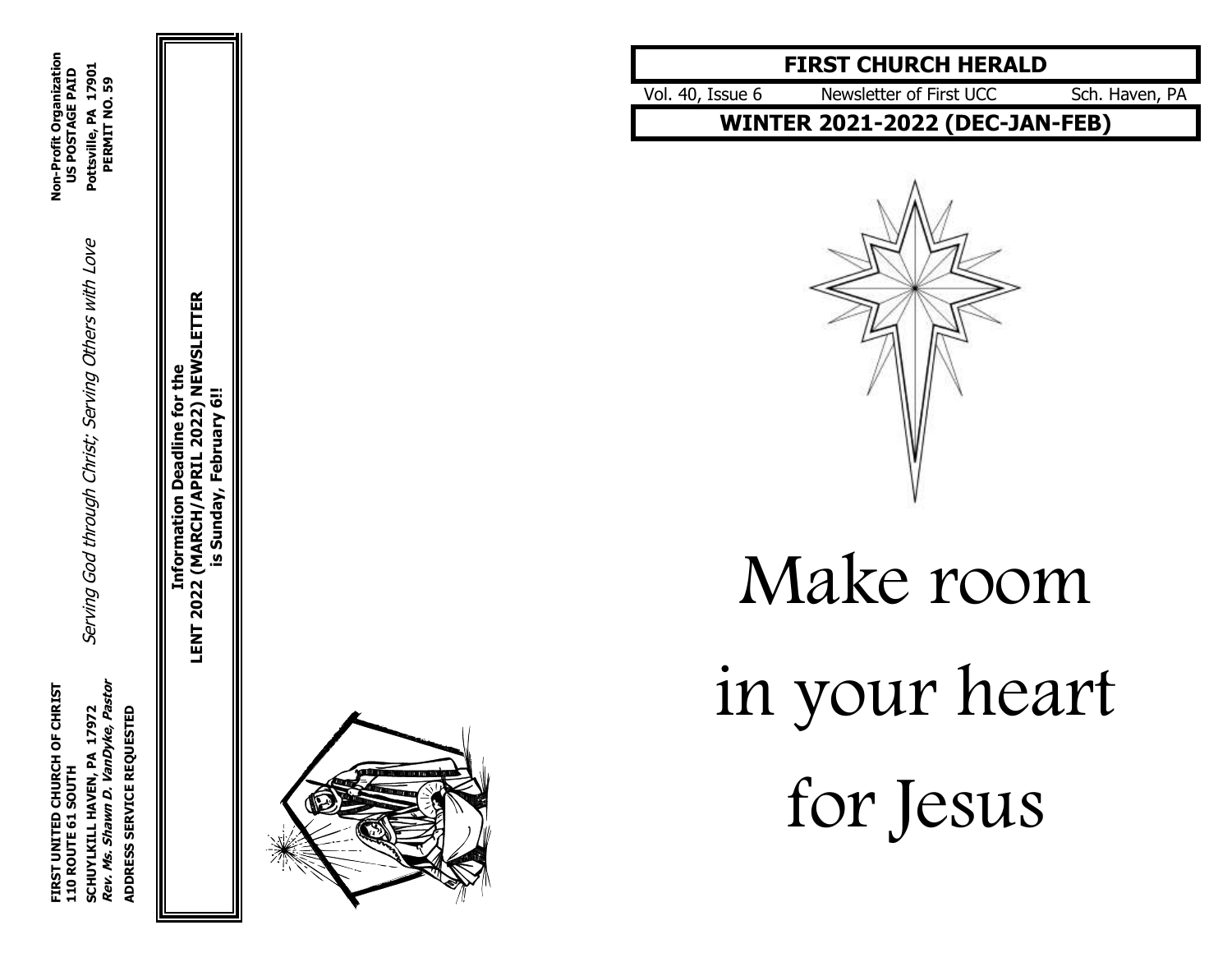# FIRST UNITED CHURCH of CHRIST

**Serving God through Christ; Serving Others with Love**

110 Route 61 South, Schuylkill Haven, PA 17972 **PHONE –** (570) 385-2049 **FAX # –** (570) 385-3019 **OFFICE HOURS –** 9 AM - 1 PM (Monday-Friday) **EMAIL –** [firstuccschuylkillhaven@verizon.net](mailto:firstuccschuylkillhaven@verizon.net) **WEBSITE –** [www.firstucc-haven.org](http://www.firstucc-haven.org/)

### **Rev. Ms. Shawn D. VanDyke, Pastor**

25 S. Margaretta St., Schuylkill Haven, PA 17972 (570) 385-5425 [firstuccpastor@verizon.net](mailto:firstuccpastor@verizon.net) Cell (570) 617-7185

# **OTHER STAFF**

**Minister of Music – Jacqueline Engel Church Secretary – Jen Semanco** (also Special Funds Treasurer) **Church Sexton – Penny Shade**

**WORSHIP & CHILDREN'S CHURCH –** Sundays, 9:30 AM

# **2022 CONSISTORY MEMBERS**

Harris Bradley (385-1494); Brian Edling (385-7343); Keith Edling (385-1199); Carrie Ann Klinger, Treasurer (728-0173); Kenny Klinger (205-5465); Owen Owens; Rusty Searle (385-2533); Penny Shade (573-1449); Lora Yoder (272- 224-1905); & Peggy Zechman (366-1400).

# **PHONE & EMAIL NOTIFICATIONS**

Phone & email are the quickest and easiest ways of getting information to church members. Please notify us of your current phone number and email.

The contents of this newsletter can be found on the church's website, [www.firstucc-haven.org,](http://www.firstucc-haven.org/) so that you can access them easily on line.



 Face Masks are STRONGLY RECOMMENDED in the church building to protect children and unvaccinated persons.

# **SALUTATIONS FROM SHAWN**

#### **Make Room**

Little people need a lot of space. When a baby arrives home, typically a crib is waiting, along with a changing table and a body wrap carrier. A travel bag is essential, stuffed with diapers, wipes, ointments, pacifiers, rattles and bottles. Before long, toys are added to the items of necessity, then a stroller, then gates and safety devices preventing everyone else in the house from unrestricted living. Not only is the baby's room completely filled with devices to engage their manual dexterity, visual perception, and auditory acuity, the overflow makes its way to the living room, dining room and kitchen. A tiny human being without any skills to contribute to the family's welfare now controls the family's every movement.

Remarkably, there's little if any resentment. Somehow seeing life through a baby's eyes gives everyone a fresh outlook. As the baby learns to grasp a binkie, to bite into a tomato, or to crawl after a terrified cat, it's as if all of their new experiences are first-time for family members as well. Others become more mindful of the remarkable journey of human development, the wonder of daily adventures taken for granted, the enjoyment of a simple action fully explored. Babies help us live in the moment.

The Christ Child offers that gift to us thousands of years after his birth. Instead of living on autopilot, unaware of amazing events unfolding around us, we are invited to embrace the fullness of life. Instead of overanalyzing the past, which prevents us from enjoying the present, instead of judging ourselves and others as we worry about what cannot be changed, we can appreciate what is right now.

Maybe the supply chain shortage will prevent us from obtaining everything on our wish list or, worse, on our child's wish list. But that might mean we'll have one less thing to distract us from living in the moment. Maybe this Christmas will finally be the Christmas when we take time to make room for the Christ Child in our lives. With Christ in our hearts, we can fill every moment with the simple joy of enjoying the gift of life which God's love has given to us.

Yours in Christ, Pastor Shawn

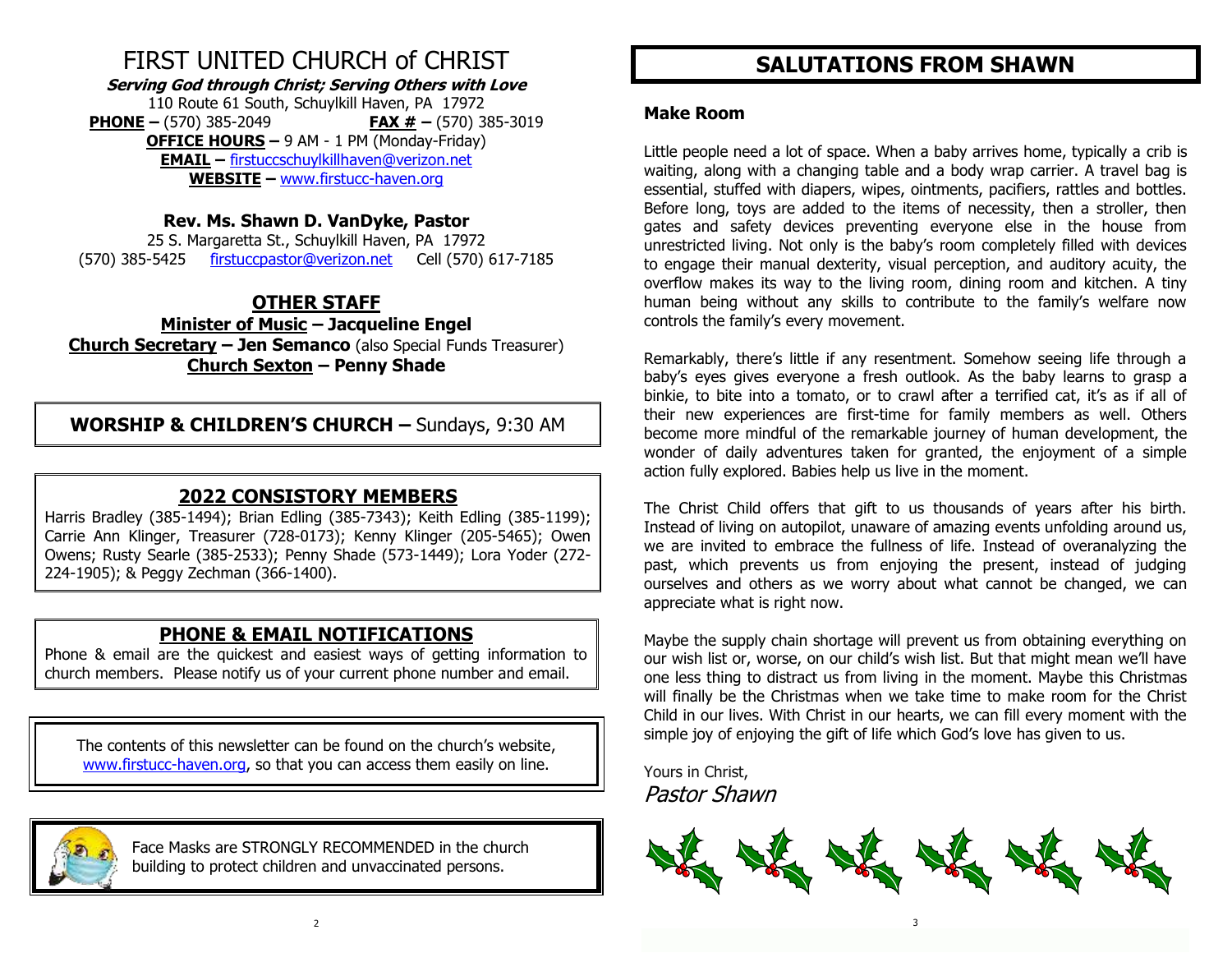# **WORSHIP IN ADVENT, CHRISTMAS & EPIPHANY**

#### **ADVENT THEME – MAKE ROOM FOR LIFE**

### **November 28 Make Room for Joy**

First Sunday of Advent; Hanging of the Greens Luke 21:25-36 The Return of the Son of Man

# Jeremiah 33:14-16 God's Promise Fulfilled

Luke 1:5-20 A Promise to Zechariah

#### **December 5 Make Room for Hope**

Second Sunday of Advent; Communion; Salvation Army Angel Gifts Due Malachi 3:1-4 The Coming of the Lord Luke 3:1-6 John the Baptizer Prepares the Way Luke 1:24-38 Elizabeth Conceives

Third Sunday of Advent; BCE Youth Sunday Zephaniah 3:14-20 The Day of Hope Luke 3:7-18 John Warns the Crowds Luke 1:39-56 Mary Visits Elizabeth

**December 12 Make Room for Love**

#### **December 19 Make Room for Peace**

Fourth Sunday of Advent; Darkest Day / Longest Night; Staff Gifts Sunday Micah 5:2-5a A Ruler from Bethlehem Luke 1:57-73 John the Baptizer is Born

### **December 24 Make Room for the Christ Child**

Christmas Eve Worship: 4 PM OR 7 PM Candlelight, Carols and Communion Isaiah 9:2-3c, 6-7 The Righteous Reign of Peace Luke 2:1-20 The Birth of Jesus Titus 2:11-14 The Grace of God Appeared

### **December 26 Searching for Home**

First Sunday after Christmas; No Children's Church; Carol Sing Colossians 3:12-17 Luke 2:41-52

### **EPIPHANY THEME – REVEALED BY THE SPIRIT**

**January 2 By No Means Least** Epiphany Sunday; Communion; New Year & Everybody Birthday Party Isaiah 60:1-6 Promises of Glory Ephesians 3:1-12 The Mystery of God's Grace Matthew 2:1-12 Visitors from the East

# **WORSHIP IN EPIPHANY**

### **EPIPHANY THEME – REVEALED BY THE SPIRIT**

**January 9 Receive the Holy Spirit**  Baptism of Christ; 1<sup>st</sup> Sunday after Epiphany; Renewal of Baptismal Vows Acts 8:14-17 Luke 3:15-17, 21-22

#### **January 16 Spirit Activated**

2<sup>nd</sup> Sunday after Epiphany; Installation of Consistory 1 Corinthians 12:1-11 John 2:1-11

#### **January 23 Drink of One Spirit**

3<sup>rd</sup> Sunday after Epiphany; Ecumenical Sunday 1 Corinthians 12:12-31a Luke 4:14-21

#### **January 30 Spirit of Love**

4<sup>th</sup> Sunday after Epiphany; Praise and Healing 1 Corinthians 13:1-13 Luke 4:21-30

#### **February 6 Taught and Caught**

5<sup>th</sup> Sunday after Epiphany; Communion 1 Corinthians 15:1-11 Luke 5:1-11

**February 13 Raised and Blessed**

6<sup>th</sup> Sunday after Epiphany; Souper Bowl of Caring 1 Corinthians 15:12-20 Luke 6:17-26

#### **February 20 Spiritual Body**

7<sup>th</sup> Sunday after Epiphany 1 Corinthians 15:35-38, 42-50 Luke 6:27-38

### **February 27 The Lord is the Spirit**

Transfiguration Sunday 2 Corinthians 3:12-4:2 Luke 9:28-36 (37-43a)

### **LENT BEGINS**

3/2/22 7 PM - Ash Wednesday, Ashes, Communion

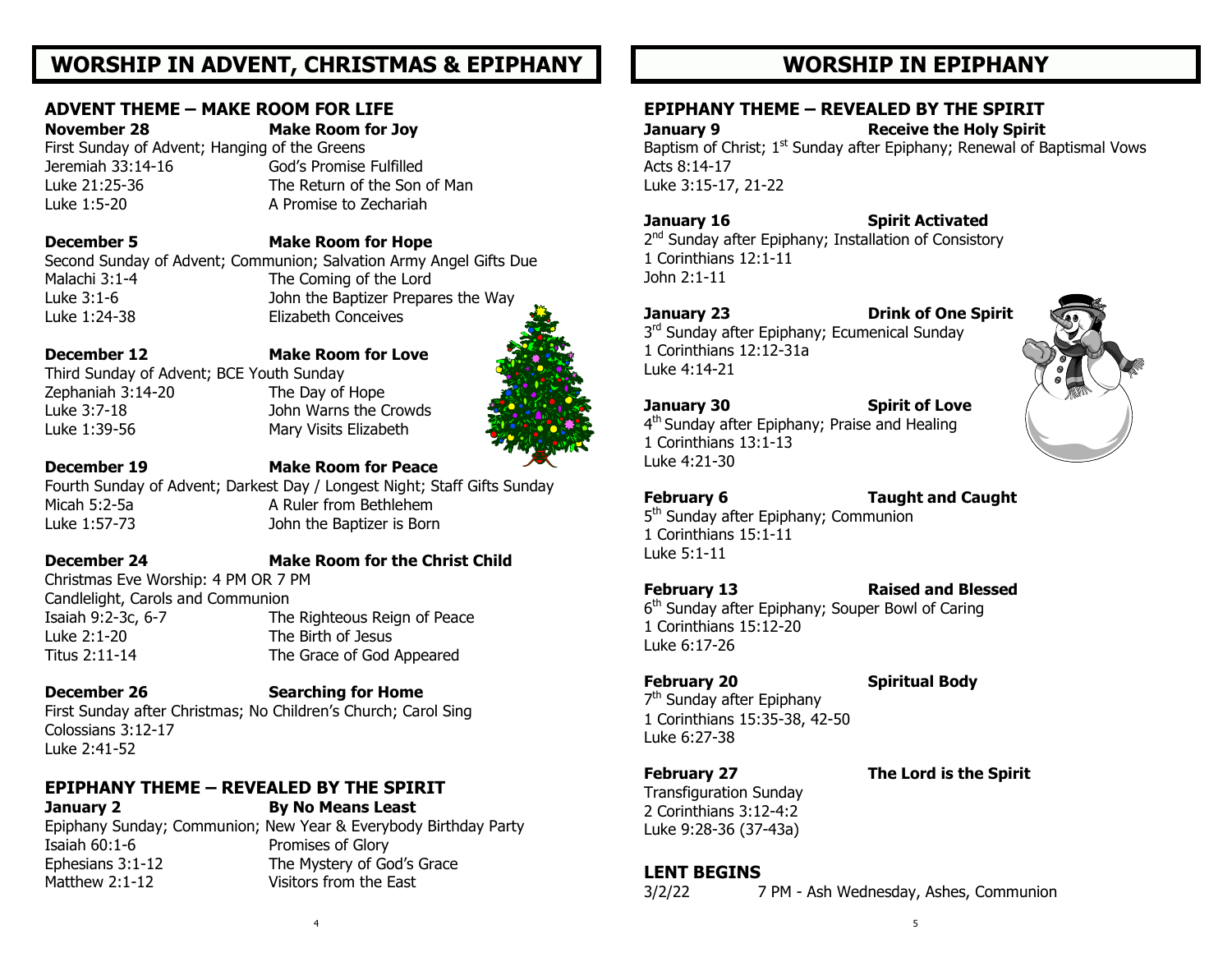# **OFFERING**

#### **Communion & Food Pantry Donations Dec. 5 & Feb. 6**

As we come to be fed at the Lord's Table, we remember those in our community who have difficulty feeding themselves. Our donations of nonperishable foods to the SH Food Pantry are much needed and appreciated.

### **Bethany Children's Home December 12**

Our gifts support Bethany's ministry to neglected and at-risk teens who can no longer live at home. At Bethany they receive love and education that teaches them to be self-sufficient. Your offerings provide a home for children in need.

### **The Compassion Fund Dec. 19, Jan. 16 & Feb. 20**

This Special Offering is placed in an emergency fund for church members' use.

### **Christmas Fund December 19**

The Christmas Fund provides pension and health premium supplementation to lower-income retired church workers, emergency assistance to clergy and lay church employees in need.

#### **OCWM (Our Church's Wider Mission) January 23**

The OCWM offering is used within the PSEC for local ministries.

#### **Blanket Sunday February 27**

Through Church World Service, a gift of just **\$10** will provide a blanket for someone in need. For some people, this blanket may be their only shelter.

### **Advent Offering Envelopes**

Advent offering envelopes will be sent out as part of a special mailer. The envelope offerings collected for the **Advent Offering** will be used to support the on-going ministry of First UCC.

#### **Special Offering Envelopes**

The envelope offerings collected for **Christmas Eve** (December 24), **Christmas Day** (December 25), and **Epiphany** (January 2) will be used to support the on-going ministry of First UCC. The envelope offerings collected for **Meat Bingo** (February 13) will go to the general budget.

### **2022 Initial Offering**

The money collected for **\$5 Initial Offering** is used to offset the cost of printing the offering envelopes.

If you are unable to join us for worship, please mail your offering envelopes to First UCC, 110 Route 61 South, Schuylkill Haven PA 17972; or if you do online banking arrange to send a check to the church.

# **ANNUAL CONGREGATIONAL MEETING**

Annual Reports were mailed to 201 members (those who have attended, communed or given the First UCC within the last 3 years). As of Friday, November 12, 2021 39 ballots were returned to the church office, but 15 were incomplete (didn't vote on every item). By majority of votes the congregation approved the 2021 reports and budget, reviewed and approved the 2022 proposed budget, approved the actions of Consistory on the congregation's behalf in the previous year, and elected Consistory members.

Please thank the people who served on Consistory for 2021: Harris Bradley, Brian/Fred Edling, Keith Edling, Carrie Ann Klinger, Kenny Klinger, Owen Owens, George Rondeau, Rusty Searle, Penny Shade, Cheryl Strunk, Lora Yoder & Peggy Zechman.

# **ANNUAL FINANCIAL CONGREGATIONAL MTG**

The vote for the Kline Fund Tithe is tentatively scheduled to take place Sunday, February 20, 2022, when the final 2021 YTD Financial Report will be presented for approval. 2021 Financial Reports will be available in the Narthex on Sunday, February 6. If necessary, the financial report and voting material will be mailed.

# **EVIDENCE OF STEWARDSHIP**

The following totals are up to and including the end of October 2021 plus a comparison to October 2020 & 2019.

| <u>Oct 2021</u> | <u>Oct 2020</u> | <b>Oct 2019</b> |
|-----------------|-----------------|-----------------|
| \$195,317.75    | \$187,113.69    | \$194,958.70    |
| \$59,913.14     | \$54,561.44     | \$59,668.70     |
| \$142,045.00    | \$131,600.00    | \$135,290.00    |
| \$201,958.14    | \$186,161.44    | \$201,488.19    |
| \$6,640.39      | -952.25<br>\$   | \$6,529.49      |
|                 |                 |                 |

**\*\*\*\*\*\*\*\*\*\*\*\*\*\*\*\*\*\*\*\*\*\*\*\*\*\*\*\*\*\*\*\*\*\*\*\*\*\*\*\*\*\*\*\*\*\*\*\*\*\*\*\*\*\*\*\*\***

### **CONSISTORY MEETINGS 6:30 PM, Second Tuesday**

Tuesday, December 14 – Christmas Dinner, Hoss's Tuesday, January 11 Tuesday, February 8

#### **\*\*\*\*\*\*\*\*\*\*\*\*\*\*\*\*\*\*\*\*\*\*\*\*\*\*\*\*\*\*\*\*\*\*\*\*\*\*\*\*\*\*\*\*\*\*\*\*\*\*\*\*\*\*\*\*\***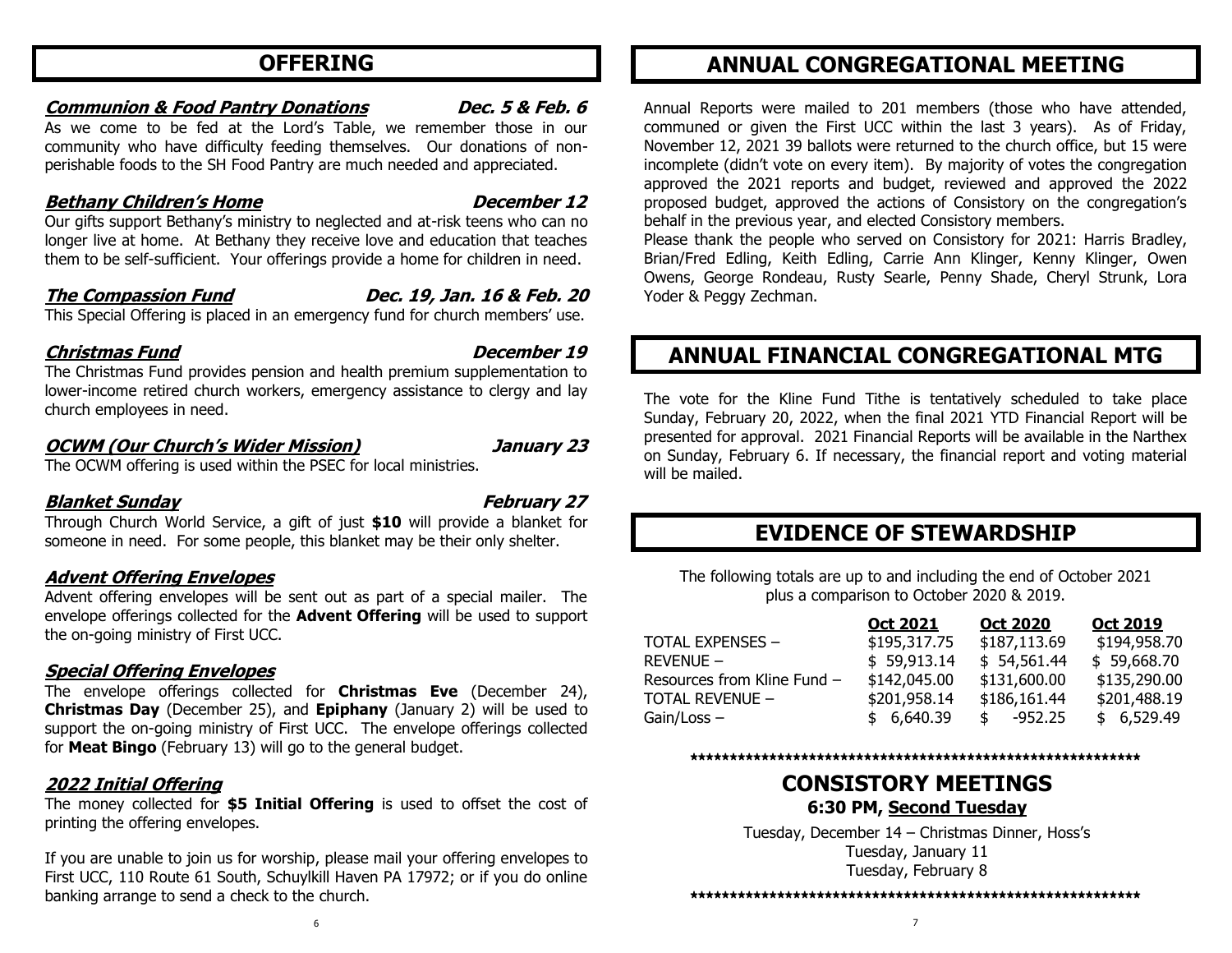# **CHILDREN'S CHURCH**

Children's Church is offered during worship Sunday mornings. Children ages 4 through fifth grade are invited to join with teacher Delia Edling to learn Bible stories that help them understand their own lives.

- 11/28 No Children's Church First Sunday of Advent, Hanging of Greens
- 12/5 Angels, Zacharias, Elizabeth and Mary (Luke 1)
- 12/12 No Children's Church Children and Youth lead worship
- 12/19 The Birth of Jesus (Luke 2)
- 12/26 No Children's Church
- 1/2 No Children's Church Epiphany Sunday/Everybody Birthday
- 1/9 John Baptizes Jesus (Luke 3)
- 1/16 Jesus Attends a Wedding (John 2)
- 1/23 Jesus Calls the Disciples (Luke 5)
- 1/30 No Children's Church Praise & Healing
- 2/6 Jesus and the Fishermen (Luke 5)
- 2/13 Jesus' List of Blessings and Woes (Luke 6)
- 2/20 Love Your Enemies (Luke 6)
- 2/27 No Children's Church Transfiguration Sunday

A huge "Thank You!" to Delia Edling, who is faithfully teaching the children about God, Jesus and the Holy Spirit.

# **CHRISTIAN PASSAGES / SPIRITUAL JOURNEYS**

**Deaths** – **Joan Hollenbach** passed away on September 27, 2021. Joan is survived by her daughters **Jamie Baver & Rachel Crumrine** and their families.

# **CHRISTMAS EVE CANDLELIGHT & COMMUNION**



#### **Make Room for the Christ Child Friday, December 24 - 4 PM and 7 PM Plus Recorded Worship at Your Convenience (available after 7 PM)**

Babies bring change; for small people, their needs take up a lot of space. The only space the Christ Child asks for is room in our hearts. Through carols, the Nativity Story, candlelight and communion we will open wide our hearts to welcome the Child of joy, hope, love and peace.

# **Church Christmas Party**







FOOD – CHRISTMAS CAROLS – SANTA

Register by Sunday, November 28 Adults & teens gift exchange (bring a \$5 wrapped gift) Santa will hand out a gift provided by parents. (Call with questions) If you would like, bring your favorite dessert to share.

# **CHURCH OFFICE UPDATES**

#### **Church Office Closed:**

**Thursday, December 23 & Friday, December 24 (Christmas) Thursday, December 30 & Friday, December 31 (New Year's) Friday, January 14 (Jen working remotely) Friday, February 11 & Friday, February 18 (Jen Vacation)**

#### **Office Drop Box**

Reminder: a black drop box was installed to the left of the office door. This is a locked/secure box and a safe location and contactless way for you to deliver items outside of (or during) office hours. The box is checked daily.

#### **Staff Vacations**

**Jen** will be on vacation Monday, December 27 – Wednesday, December 29; Wednesday, January 12 - Friday, January 14; and Friday, February 11 -Tuesday, February 22.

**2022 Offering Envelopes** are in the hallway next to the Sanctuary. Please pick up your envelopes & those of friends and family. If you are unable to attend worship, please call the church office to arrange a day for you to pick up your envelopes. This will save the church mailing expenses. If you do not find envelopes for yourself or someone else who wants envelopes, PLEASE CALL THE CHURCH OFFICE (385-2049). If you are unable to pick up your envelopes by the end of January and wish to have them mailed to you, please call the church office.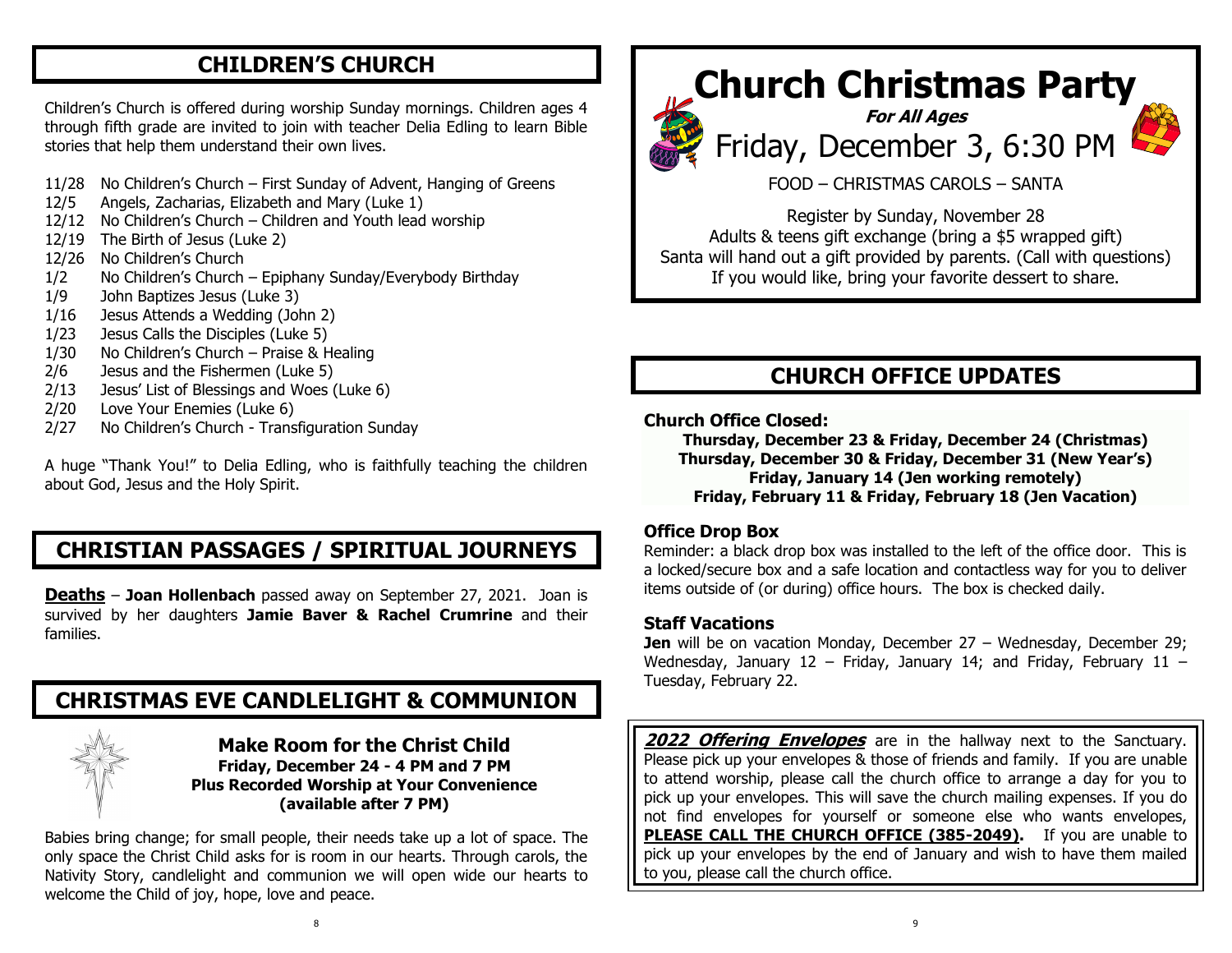# **COMMUNITY RESOURCES**

#### **Low Income Home Energy Assistance Program (LIHEAP)**

This government program, known as LIHEAP, helps low-income families pay their heating bills. Unfortunately it does not cover propane. People may apply online at [www.compass.state.pa.us](http://www.compass.state.pa.us/) for LIHEAP and other services. Contact the Schuylkill County office for information at 877-306-5439.

#### **SURVIVING THE HOLIDAYS SEMINAR**

#### **Sunday, December 12, 1:30-3:30 PM, Bethesda EC Church Library**

"Surviving the Holidays" is a meeting for people facing the holidays after the loss of a loved one. Feel free to share this information with anyone who might benefit from attending this special 2-hour event. GriefShare Sessions are also offered throughout the year, typically on the second and fourth Sundays at 1:30 PM in the Bethesda EC Church Library. For more information, call Bethesda EC at 570-739-2241.

#### **Preventing Addiction**

With addiction surging in connection with the pandemic, there are steps we can take to help children and others avoid the trap of substance abuse. Visit [https://www.addictionpolicy.org/post/12-things-parents-can-do-to-prevent](https://www.addictionpolicy.org/post/12-things-parents-can-do-to-prevent-addiction)[addiction.](https://www.addictionpolicy.org/post/12-things-parents-can-do-to-prevent-addiction)

# **CONFIRMATION**

We've welcomed a new confirmand to the group! **Kassidy Deibert** has joined **Riley Bradle**y and **Ryan Hillje** to learn more about the Christian faith. The two year course of preparation is designed to introduce them to the Bible, Christianity, and church involvement as they look forward to confirming their faith in Jesus Christ. They meet after worship in the Weiser Board Room until noon. **Please note: class will not be held on December 26.**

Confirmation class will focus on key stories of the Bible through February. As we move into the time of the church year known as the Half Year of Christ, we also will explore how Jesus' teachings invite us to be part of God's story.

The confirmands graciously and enthusiastically prepared the church for Hanging of the Greens on November 28. As the definition of the word "enthusiasm" means inspired by God, we are grateful for their service to God through the church. Thank you, Kassidy, Riley and Ryan.



# **FUTURE NEWSLETTERS**

#### **This is the last newsletter that will be mailed in bulk.**

Beginning in 2022, the newsletter will no longer be mailed as a bulk mailing. The plan is to continue posting the newsletter on the church's website and email it to our members. Copies of the newsletter will also be available for pick up in the church office or in the narthex. We realize that some members do not have access to the internet, so we will mail it to them by request.

Please email the church office [\(firstuccschuylkillhaven@verizon.net\)](mailto:firstuccschuylkillhaven@verizon.net) or call (570-385-2049) to let Jen know the following:

- I need the newsletter mailed to me. (I don't have internet.)
- I will pick up a newsletter at church.
- Please email a newsletter to me.

# **MEAT BINGOS**

Plans are underway to have Meat BINGOs again!! The **TENTATIVE** dates for Spring 2022 are: **Saturday, February 5, Saturday, March 12 and Saturday, May 7 OR 14.** Profits from the bingos are placed in the church's general budget to be used towards the everyday expenses. Doors open at 11 AM; games begin at 1 PM. The prizes will be packages of meat. There will be 20 games for **\$20**. Specials & Raffles are extra. Food and refreshments will be available. We are also looking for helpers age 13 and older.

**PARKING:** When parking for our fundraisers, we ask that all workers park in the upper lot so the spots in the lower lot are available for our patrons.

# **MUSIC NEWS**

Our new music director, Jacquie Engel, is excited to reform and energize our bell choir. If you have any interest, have played in the past (or not), she would love to chat with you after service anytime in the month of December. The hope is that rehearsals can start in January and will occur either before or after services on Sunday so as not to take up another night of the week. If you can count to 3, 4 or 6, you can play bells! She promises to bring her own brand of humor and musicality to each rehearsal so it will be a great time for all involved. Please join us!

### **SERVICE CANCELLATIONS**

The last couple of winters we used an automated call service for worship cancellations. Did you receive a phone call when we had to cancel worship? If you didn't, please call Jen in the church office so that our records can be updated with your current phone number. We will also have cancellation information on the church answering machine and our Facebook page.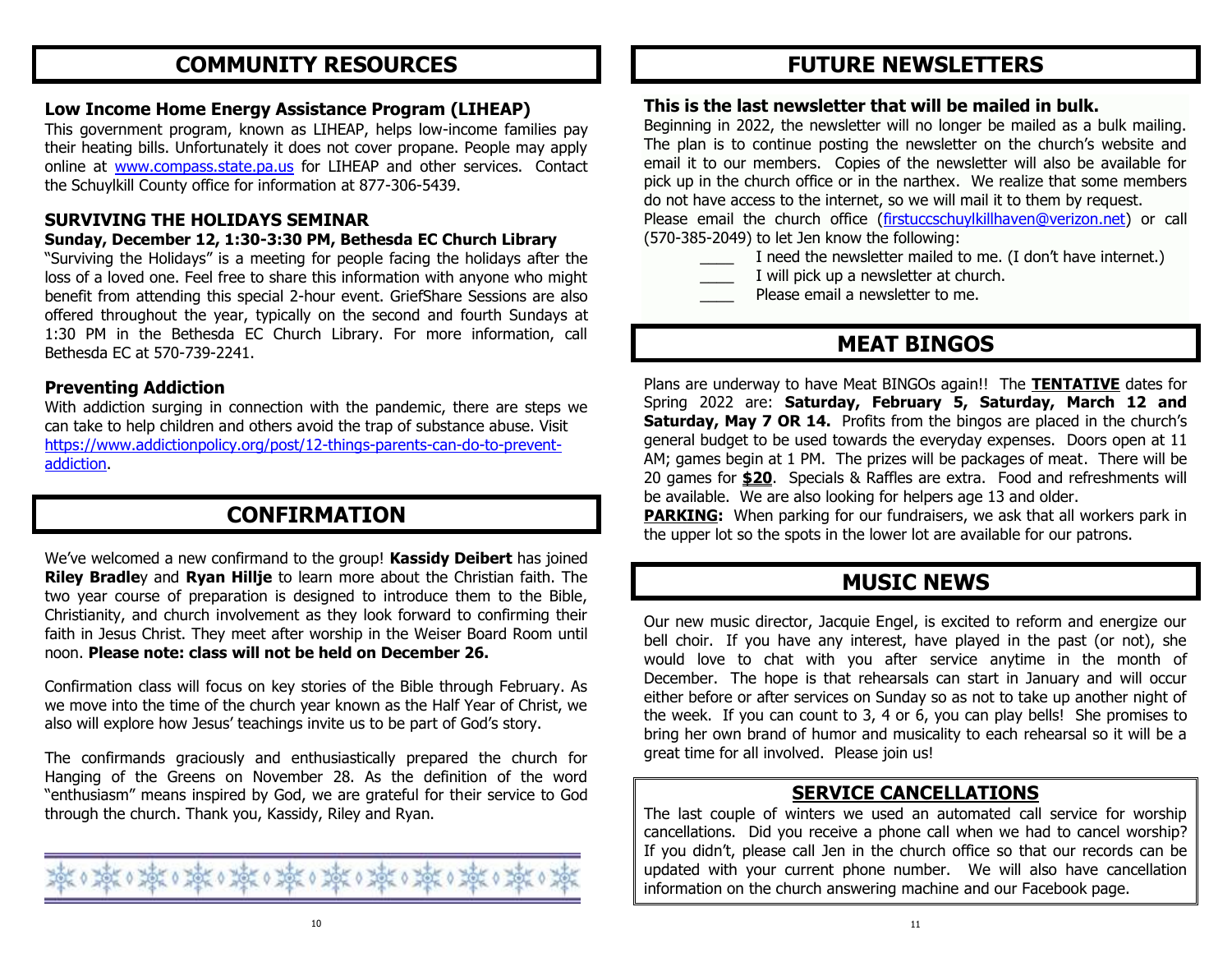# **MISSION**

#### **Giving Tuesday November 30**

A contribution to charity could be the perfect gift to honor family or friends by helping others. Visit "Charity Navigator" or "giving.org" to verify whether charities are legitimate and how they will use your donations.

#### **Salvation Army and Family Christmas Gifts**

Thank you for your willingness to provide Christmas gifts to 12 children through the Salvation Army. In addition, we will provide Christmas dinner for two local families. Please call the church office to ask about donations. Please return your Salvation Army gifts, unwrapped and with the gift card attached, by Sunday, December 5. The family food donations need to be returned to the church office by Sunday, December 12.

#### **Reverse Advent Calendar Construction Reverse Advent Calendar Construction Construction December 12**

The Reverse Advent Calendar reminds us it's better to give than to receive. Set aside a box, adding a non-perishable food item or household paper product each day to donate to the Schuylkill Haven Council of Churches Food Pantry. Bring your gathered food to church on Sunday, December 12. (Food brought to the church after Christmas will still greatly benefit people in our community.) Thank you for caring for God's people in need.

#### **Undie Sunday December 19**

The First Church tradition continues of collecting men's, women's and children's NEW underwear still in its packaging, in all sizes, to pass on to Servants to All, a non-profit in Pottsville working with the homeless, and Sch Hope Center for Victims of Domestic Violence (formerly SWIC), which helps individuals leaving abusive situations. Place your donations in the marked box in the Narthex or at the office.

### **Winter Clothing Donations Needed**

Servants to All, a non-profit for the homeless and poor in Pottsville, is seeking winter coats, gloves, hats and scarves. All sizes are needed: boys, girls, men and women, new and/or gently used (and CLEAN). Donations will be received through December. You can also mail a monetary donation to: Servants to All, 4 South Centre Street, Pottsville, PA 17901.

### **Souper Bowl of Caring Theorem 2018 Tee Souper Bowl of Caring Theorem 2018**

Most of us will gather on Super Bowl Sunday to watch the game and stuff our faces with tasty snacks. Many people in our area are unable to feed themselves, so we are asking everyone who attends worship on February 7 to bring a dollar for a special collection for the Schuylkill Haven Food Pantry as we strive to feed our neighbors in need.

# **SCHUYLKILL HAVEN COUNCIL OF CHURCHES**

#### **Monthly Food Pantry 3 rd Friday, 1 PM December 17, January 21 & February 18**

On the third Friday of the month, the Schuylkill Haven Council of Churches distributes food at their Food Pantry, located on Market Street behind Evans Delivery (the old Walk-In Shoe Factory). Doors open at 1 PM.

**Bloodmobile Thursday, January 13, 12:30-5:30 PM** Every two seconds someone in America needs blood. Council holds a Bloodmobile for the American Red Cross every other month at Jerusalem Lutheran Church. A person can donate blood every 56 days. The donor's body replenishes the fluid lost from donation in about 24 hours. You must be at least 17 years of age, weigh at least 110 pounds and be healthy in order to donate blood. One pint of blood can save up to three lives.

#### **Council of Churches Meeting Tuesday, January 25, 7 PM First UCC**

The Council provides emergency housing for homeless people, assists with utilities for families in need on a one time basis, and organizes a monthly food pantry for our community, as well as supporting a bi-monthly blood drive. First Church is in need of lay representatives to serve on the Council. Talk to Pastor Shawn if you are interested in community ministry.

### **Crop Walk Report from Sunday, October 3**

Thank you for your support of the CROP Walk to fight hunger. Despite this year's unusual circumstances, with a virtual walk, First UCC still raised \$1080 to feed hungry people. Thank you all!



# **HAPPY ANNIVERSARY!!!**

12/17- Tim & Robin Bayliff (1983) 12/22- Jay & Diane Newswanger (2001)

1/14- Scott Lopez & Melissa Fox (2012)

2/02- Dave & Janene Ditzler (1991) 2/12- Kenny & Carrie Ann Klinger (1999) 2/18- Mike & Bobbie Donati (2006) 2/24- Glenn & Deb Spotts (1979)

If we missed a birthday, listed an incorrect date or do not have the year, please call the church office so that we are able to correct and/or update our records.